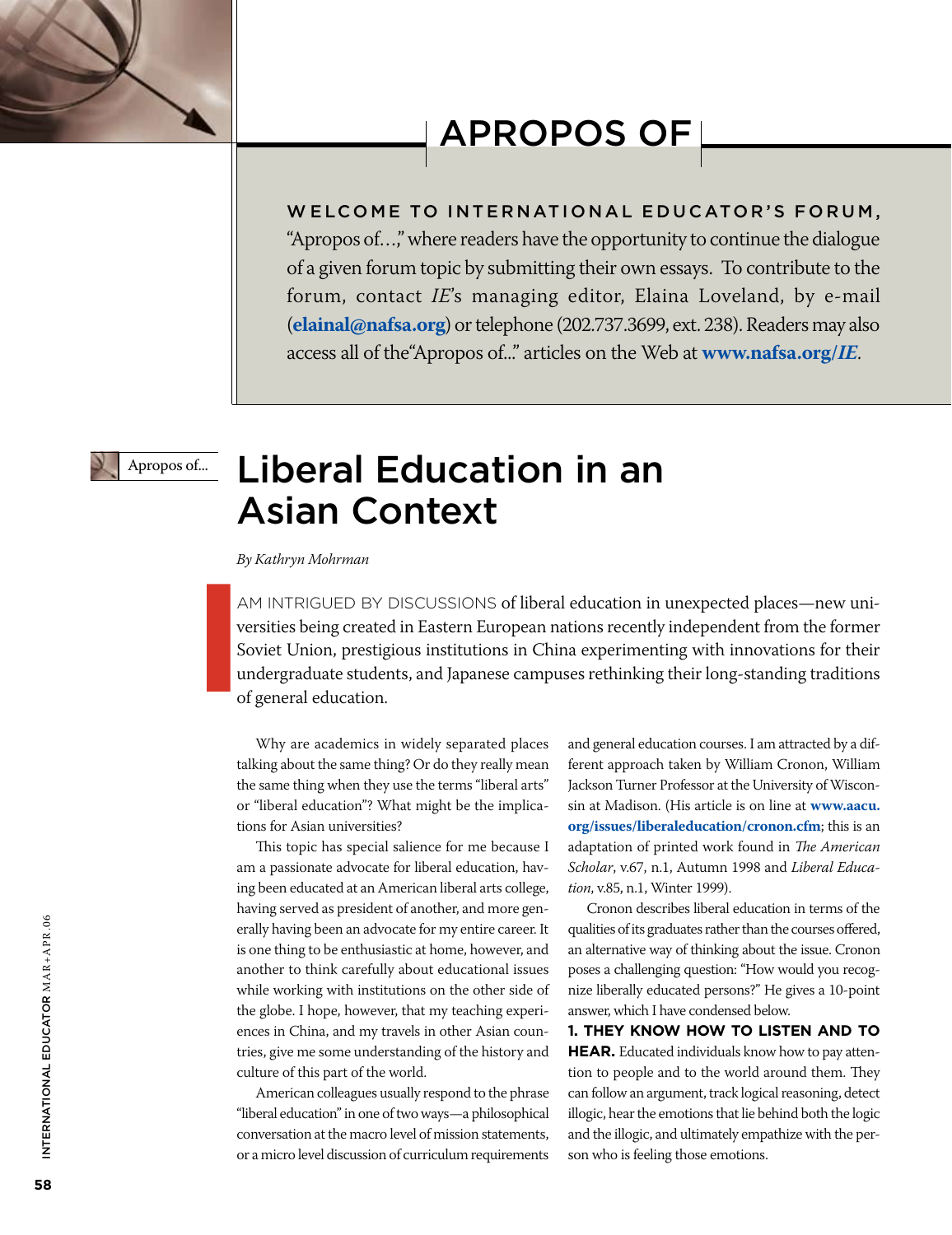**2. They read and they under-**

**STAND.** Liberally educated persons are literate across a wide range of genres and media. They can enjoy popular fiction, classic literature, and works of nonfiction ranging from biographies to current policy to recent discoveries of science. They also know how to enjoy great art museums, concerts, and theater productions. They can wander through a prairie or a woodland and recognize the creatures they encounter there, the meaning of the rocks, the lay of the land. They recognize fine craftsmanship, whether in carpentry or plumbing or auto mechanics. The liberally educated encounter the world as a fascinating and intricate set of texts waiting to be read and understood.

**3. They can talk with anyone.**  They can ask thoughtful questions and they can hold a conversation with anyone they meet, whether that person is a high school dropout or a Nobel Laureate, a child or a patient in a hospital, a factory worker or a farmer, or a corporate CEO.

**4. They can write clearly and persuasively and mov-INGLY.** They have the ability to express what is in one's mind and heart so as to get these things across to the reader—to teach, persuade, and move that person.

**5. They can solve a wide variety of puzzles and problems**.

This ability includes basic numeracy, but the broader and more practical skills are those of the analyst, the manager, the engineer, the critic: the ability to look at a complicated reality, break it into pieces, figure out how it works, with the end result of being able to do practical things in the real world.

**6. Educated people respect rigor, not so much for its own sake, but as a way of SEEKING TRUTH.** Truly educated people love learning, but they love wisdom more. They can appreciate a closely reasoned argument without being unduly impressed by mere logic. They understand that knowledge always serves values; they strive to put these two, knowledge and values, into constant dialogue with each other.



**humility, tolerance, and self-CRITICISM.** They have the intellectual range and the emotional generosity to step outside their own experiences and prejudices to recognize the parochialism of their own viewpoints, thereby opening themselves to perspectives very different from their own. From this commitment to intellectual openness and tolerance flow all those aspects of liberal learning that celebrate the value of learning foreign languages, exposing oneself to cultures far distant from one's own, learning the history of long-ago times, and encountering the many ways in which men and women have known the sacred-a rich sense of how very different people are from each other

**7. They practice respect and** 

**8. They understand how to get things done in the world.** Learning how to get things done in an effort to leave it a better place is surely one of the most practical and important lessons we can take from any education. It is fraught with peril because the power to act in the world can so easily be abused. So we study power and ask ourselves what it means to act rightly and wrongly in our use of power. We struggle to try to know how we can do good and avoid doing wrong.

and how much they also share in common.

**9. They nurture and empower the people around them.**  No one ever acts alone. Liberally educated

persons understand that they belong to a community whose prosperity and well-being are crucial to their own; they help that community flourish by giving of themselves to make the success of others possible.

### **10. They follow E.M. Forster's injunction in the novel** *Howard's End:* **"Only connect."**

More than anything else, being an educated person means being able to see connections so as to be able to make sense of the world and act within it in creative ways. A liberal education is about gaining the power and the insight and the generosity and finally the freedom and the wisdom to connect.

Cronon is writing as an American for an American academic audience. He makes a number of assumptions that may not apply in other cultures and in other settings. Let me broaden the dialogue by asking some questions inspired by elements of Cronon's presentation. I am raising questions since it seems presumptuous of me as an American to make declarations about the meaning of liberal education for Pakistanis, Malaysians, or Koreans. I hope, however, that my questions will inspire responses by Asians and Asian Americans to extend the conversation.

First, *What is the role of the individual?*  Cronon assumes the primacy of the individual, although near the end of the passage he speaks about community responsibility as well. For an international audience, however, his assumptions may be less valid. The conventional wisdom, when comparing Western and Asian characteristics, is that the former is focused on the person as the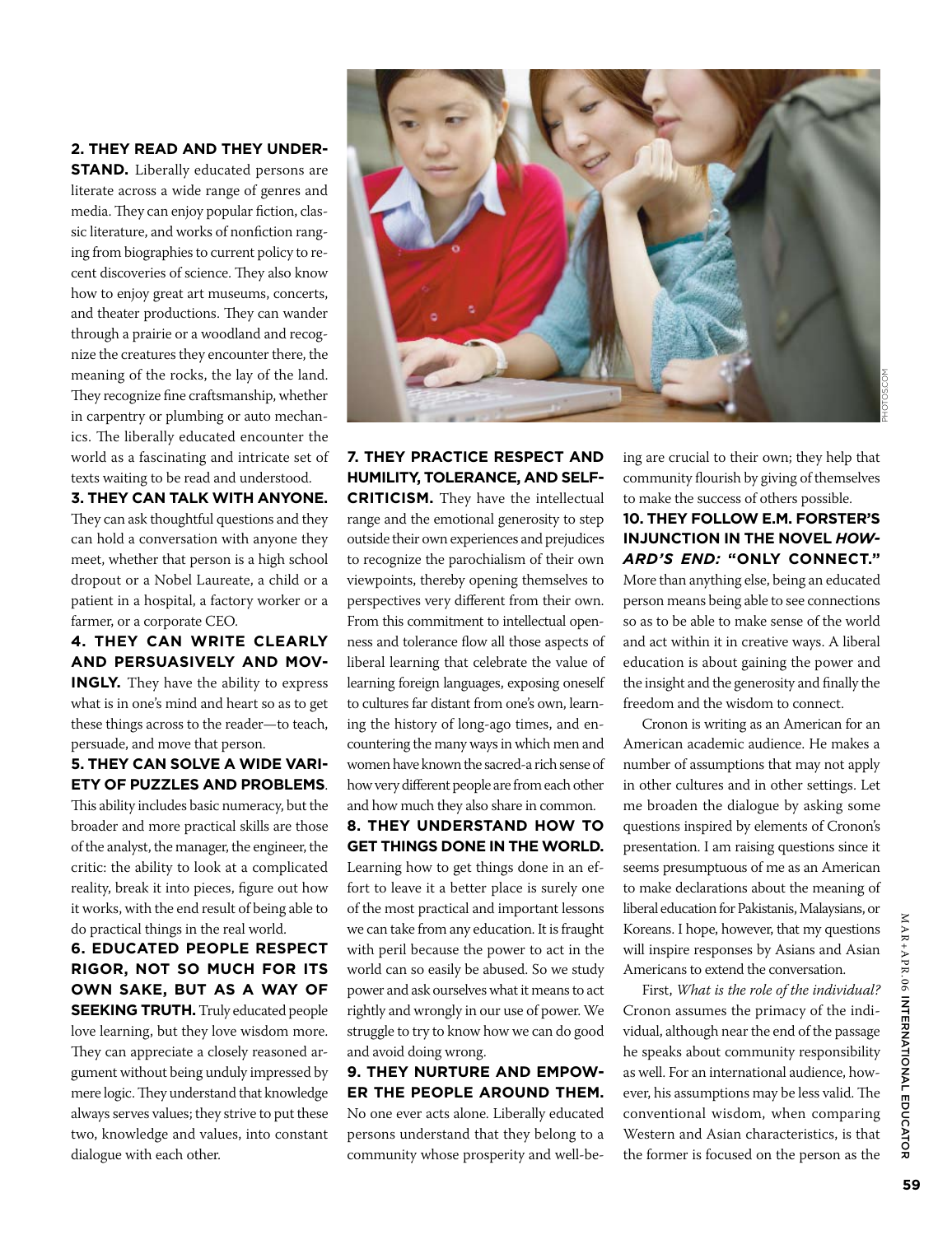unit of analysis while the latter emphasizes the group—family, corporation, neighborhood—to a greater extent.

Cronon's final injunction, "only connect" must seem strange to many Asians. If the group predominates over the individual, then any one person is naturally connected in a complex web of relationships. As I understand the traditional values of East Asian societies, the person is part of a family and a community, not an autonomous entity as is so highly valued by Americans and others in the Western tradition.

Cronon might well have started with his last point first if he were writing for an Asian audience. Rather than exhorting people to "only connect" he would focus instead on the existence of families and communities, emphasizing the person in context rather than the person as a separate unique individual. It is no accident that names in many Asian cultures begin with the family name to signal the identity of the person as part of a multi-generational lineage.

To be fair to Cronon, however, most of his descriptions discuss the ways in which human beings interact—to listen, to empower, to persuade. But in my mind, as I read his 10 characteristics of liberally educated persons, I had a picture in my mind (my very American mind) of a recent college graduate, a young adult, speaking oneon-one with another individual to listen, to empower, to persuade. My mental image did not include parents, siblings, neighbors, coworkers, the fabric of community that seems so much more prevalent in the world beyond the borders of the United States. My guess is that Asian readers of Cronon's essay might well have a different picture in their minds. Thus the unspoken, unacknowledged emphasis on the individual might well be the biggest challenge in translating the concept of liberal education to cultures beyond the Western tradition.

Second, Cronon's essay raises questions of other types as well. For example, *What is "liberal" about liberal education?* The meaning here is cultural and historical although a number of Asian colleagues continue to presume a political interpretation. I remind my audiences that the ancient Greeks viewed liberal education as learning that was reserved for citizens (i.e., free men, in contrast to slaves). Too often,

it seems, people conflate liberal education with modern political liberalism or left-wing politics. In fact, many of the strongest proponents of liberal education in recent years have been staunchly conservative in their politics. One need only glance at such recent American examples as Alan Bloom, Lynn Cheney, and Dinesh D'Souza.

Third, *Is some specific content necessary for a lib-*

*eral education?* The ancient Greeks thought so, but with an international perspective it seems impossible to say, "These texts are essential and others are not." Virtually any material can be taught in a liberally educating way, while even the most venerated works can be presented in a dry, pedantic, decidedly nonliberally educating way. Thus an accounting professor, challenging students to think about ethical issues, could be described as engaged in liberal education, while a classics professor, asking students only to memorize dates or arcane points of Latin grammar, might well be considered illiberal.

*So if it is not content that makes the difference, what fosters the qualities that Cronon articulates?* The previous paragraph hints at my position—that pedagogy and process are critical. I believe that the combination of intellectual and human interactions can best develop the abilities to communicate, empathize, solve problems, and so on, rather than being developed by specific subject matter. Certainly the goals of liberal education come more easily with the *Ramayana* than with comic books, with history more than with chemistry, but *how* one approaches the academic enterprise is vital. Research on American higher education has found that the most important characteristics of effective undergraduate programs are interactions between professors and students, especially outside the classroom; the second most important factor is interaction among the students themselves.

While it is possible to have interaction in mass situations, the more conducive environment is the seminar or the tutorial, with



Too often, it seems, people conflate liberal education with modern political liberalism or leftwing politics. In fact, many of the strongest proponents of liberal education in recent years have been staunchly conservative in their politics.

a small group of learners actively engaged around challenging intellectual material. Although most universities rely heavily on lecture courses in which students are primarily passive recipients of information, they also use seminars, tutorials, discussion sections and mentoring relationships between students and professors to make education more personal. In Confucian cultures, too, there is an old tradition of teacher-student interaction in which young men gathered around venerated scholars to study Chinese classics in preparation for careers in the civil service. The tutors in this *shuyuan* tradition were responsible for both moral and intellectual development of their pupils.

Seminar-style teaching is a very expensive pedagogy, to be sure, because it requires a high faculty-to-student ratio. At a time when many universities in both Asia and the United States are struggling with financial limitations, my desire for classroom interaction may seem to be a fantasy. I hope, however, that students might have at least an occasional small class in which to hone their discussion skills and to experience the joys of true intellectual engagement in the company of other learners.

Interestingly, Cronon omits any discussion of the process of learning, of the excitement of discovering new concepts, of the joy of interacting with ideas throughout one's life. He speaks at one point about wisdom but is silent on the ways in which one might develop the characteristics and applications of wisdom in everyday life. The thirst for learning is one uniquely human quality we all share; becoming a lifelong learner is certainly one hallmark